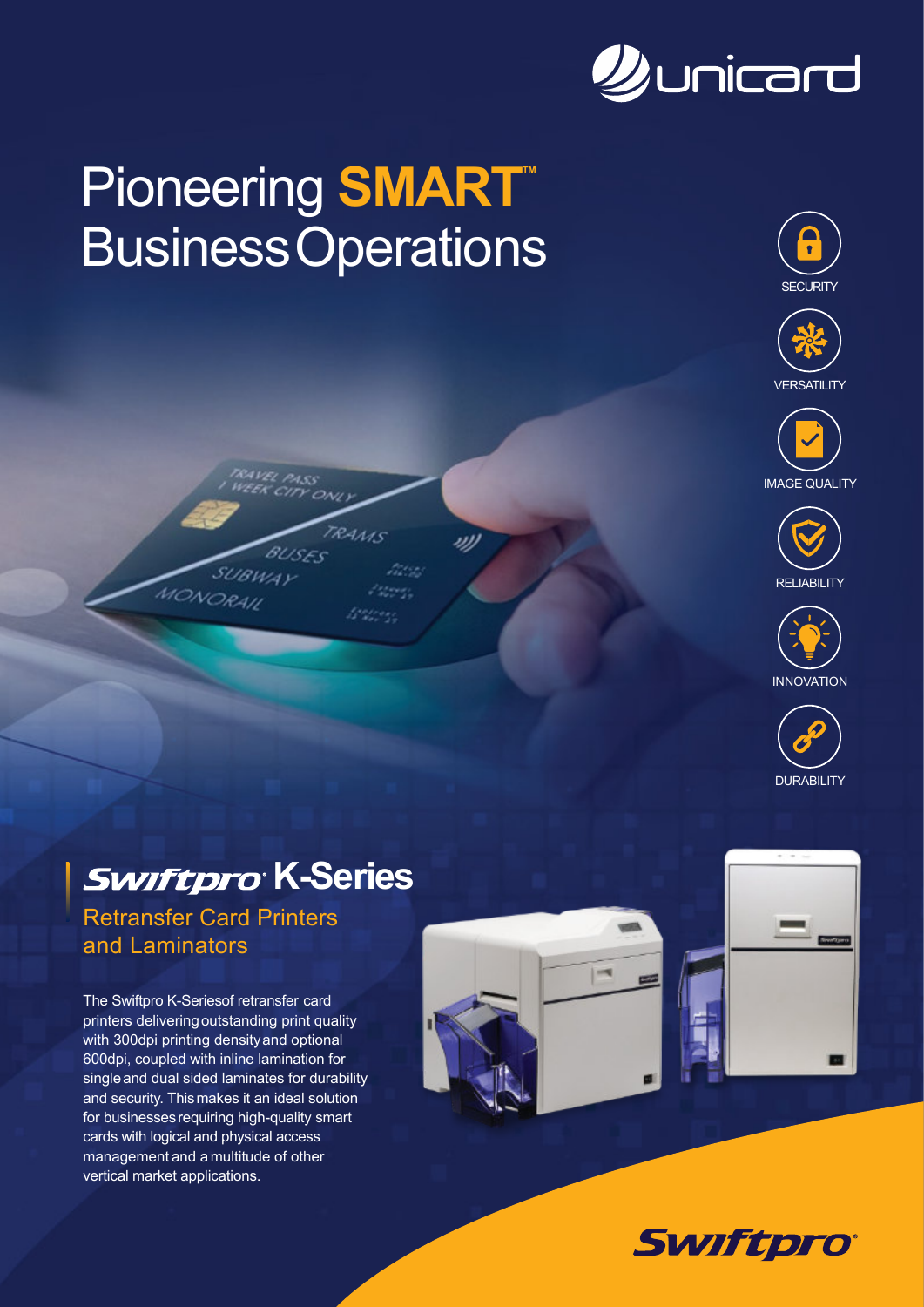

3 Superior print quality for bar codes,fine imagesand small font printing different technologycardsand a multitude of different card substratesmakesthis an ideal choice

3 TheK-Seriesofretransfer printers offers durable solutionsfor all marketswith optional laminatorsfor added durability and securityfor your card programs from student ID cards to citizen ID cards

#### 3 Followingthe launch of the first thermal transferprinter over two decadesago, we havecontinued to pioneer value-add features such asribbon erase, debow and electronic locks to establish ourselves asmarket leaders

in the retransfer printing market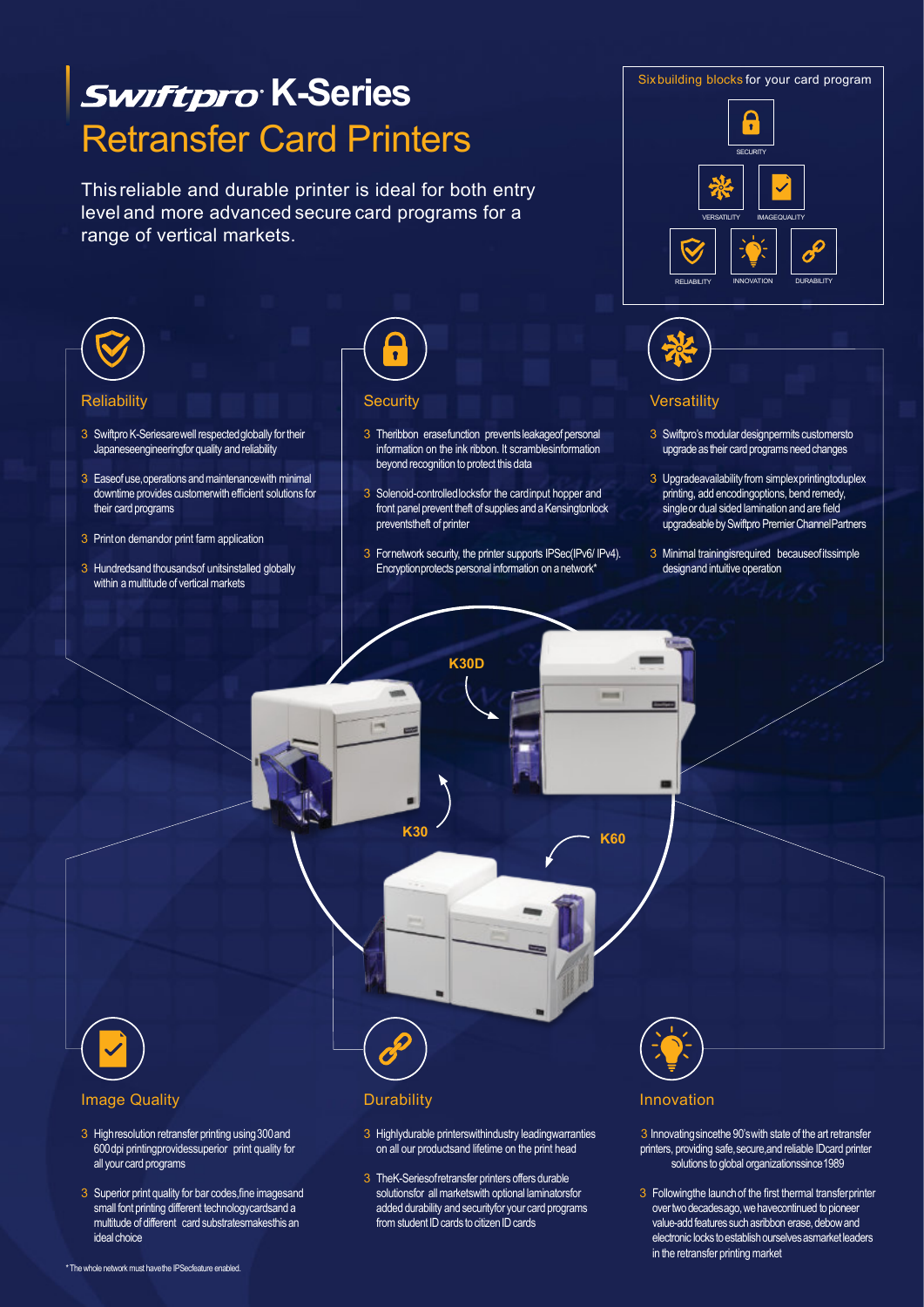# **Inline Laminators**

Inline Laminators provide enhanced security and durability and longer card lifecycle. The unit is the ideal partner for the Swiftpro K-Seriesprinters.



# **Explore** the Layersof Security



#### **Level 1**

- 3 2Dand 3Ddimensional hologram
- 3 FineLine Guilloche Patterns
- 3 High ResolutionLines with Kinetic Effect
- 3 Matte Finish
- 3 Wireframing



#### **Level 2**

#### 3 MicroText

- 3 2or3ChannelSwitchEffect
- 3 90<sup>o</sup>Viewable Element
- 3 EmbossedEffect
- 3 LatentEffect
- 3 TrueColouring
- 3 DualAxisCLR
- 3 SingleAxisCLR



**Swiftpro** 

#### **Level 3**

- 3 Achrogram
- 3 Micro Imagery
- 3 BrickMatrix Manipulation
- 3 Nanotext
- 3 LineWidth Modulation (LVM)